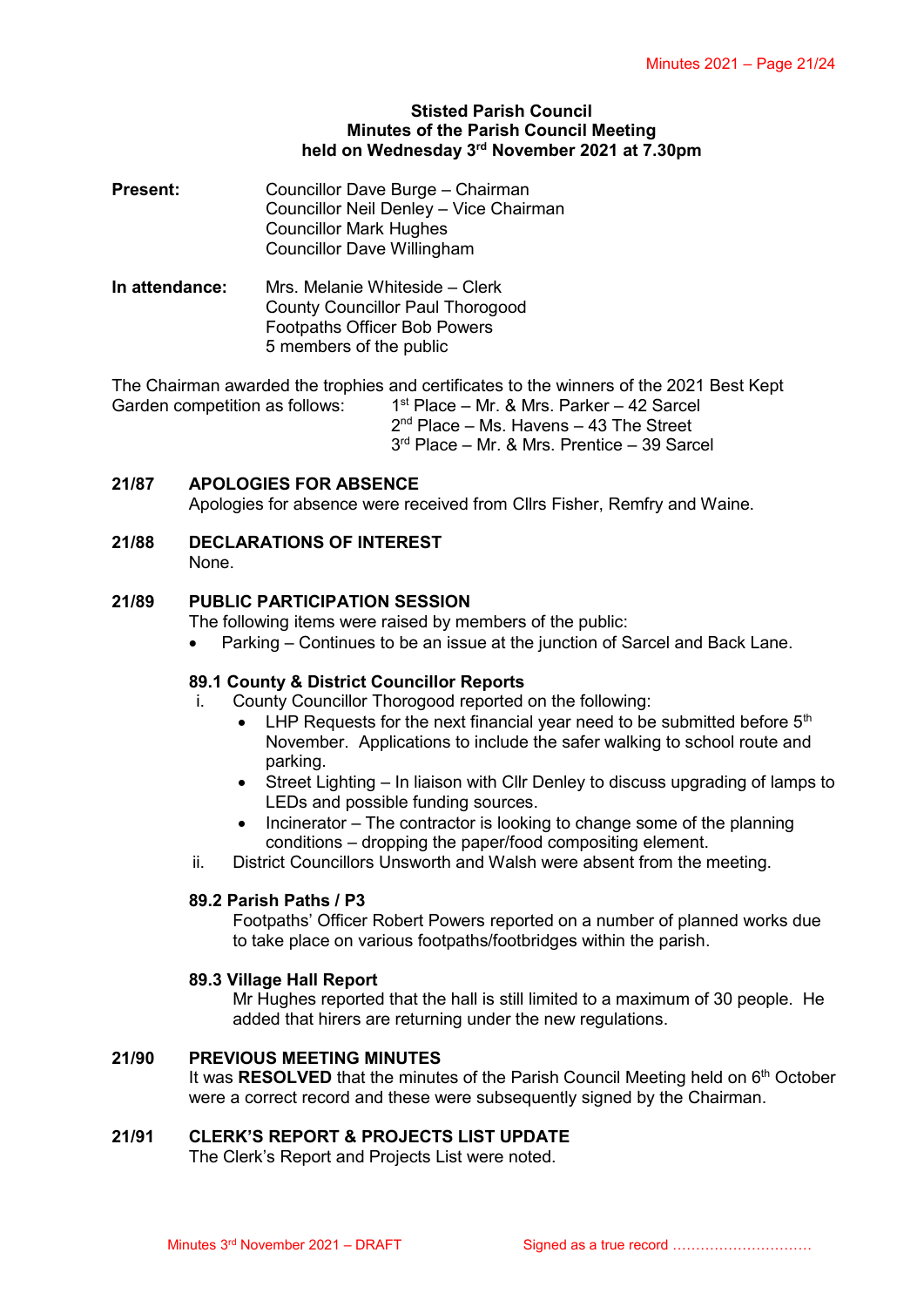# **21/92 PLANNING MATTERS**

# **92.1 Planning Applications**

- i. 21/02840/FUL Glebe House, Rectory Road Proposed conversion of vacant barn to 1 No. dwelling including single storey extension, with associated landscaping, engineering and operational development – It was noted that this is a listed property, outside of the village envelope. It was agreed to request an assurance that there would be no change aesthetically to the look of the barn.
- ii. Land off Rectory Road It was noted that this application will be considered by the BDC Planning Committee on 9 November.
- iii. Bridleway Application for Modification Order The Footpaths Officer stated that this is not a new section, just a proposal to change a section of farm track into a bridleway. The area concerned is not with the parish and therefore no comments required.

## **92.2 Planning Results**

i. None.

# **21/93 SUB-COMMITTEE & WORKING GROUPS UPDATE**

## **93.1 Community Safety & Engagement**

i. Queen's Platinum Jubilee Weekend (2-5 June 2022) – It was agreed to discuss ideas for a village wide event at the next meeting. The Council agreed not to purchase a Jubilee Beacon.

## **93.2 Parking**

- Parking at the bungalows an application will be submitted to the Local Highways Panel (ECC) for the 2022 schemes.
- School parking The Headteacher has suggested a joint canvas of parking issues to take place over a one week period at drop off and collection times. Cllrs Willingham and Fisher to be put forward to take part on behalf of the Parish Council.

# **93.3 Recreational Activities**

- i. Playing Field Monthly inspection reported noted.
	- A quotation for the replacement mushroom head had been received from the original supplier - £183.60 excl VAT– it was agreed to proceed.
	- The new safety surface under the junior swing has been installed.
	- Re-painting of equipment Cllr Denley has approached the company that painted the gates but has yet to receive a reply. It was agreed to re-visit this in the spring.
	- Circular Tree Bench Quotation received for repair (£600). Due to the specialist nature of this repair, it was agreed to accept this quotation.
- ii. Trees An application has been submitted to BDC for free tree whips and bulbs as part of the Queen's Green Canopy project. It was agreed to wait to hear how many would be received prior to asking residents for suitable planting locations.

## **93.4 Street Maintenance**

- i. Rewilding Project It was also agreed to seek suggestions from residents for suitable rewilding areas around the parish.
- ii. Street Lighting Cllr Denley has undertaken a review of the street lighting within the parish. There are 17 lamps owned by the Parish Council, all with 70 or 35 watt bulbs. Current energy/maintenance costs an average of £200 per month. The cost of changing to LED lamps would be in the region of £200-£300 per lamp which would offer both an energy and maintenance saving in the long term. It was agreed to replace two of the current lamps to LEDs to be able to see them in situ and gather opinion from residents. The remaining lamps could then be replaced over a three year period, building the costs into the budget. Once complete, the next phase would be to look at the dark spots around the parish.